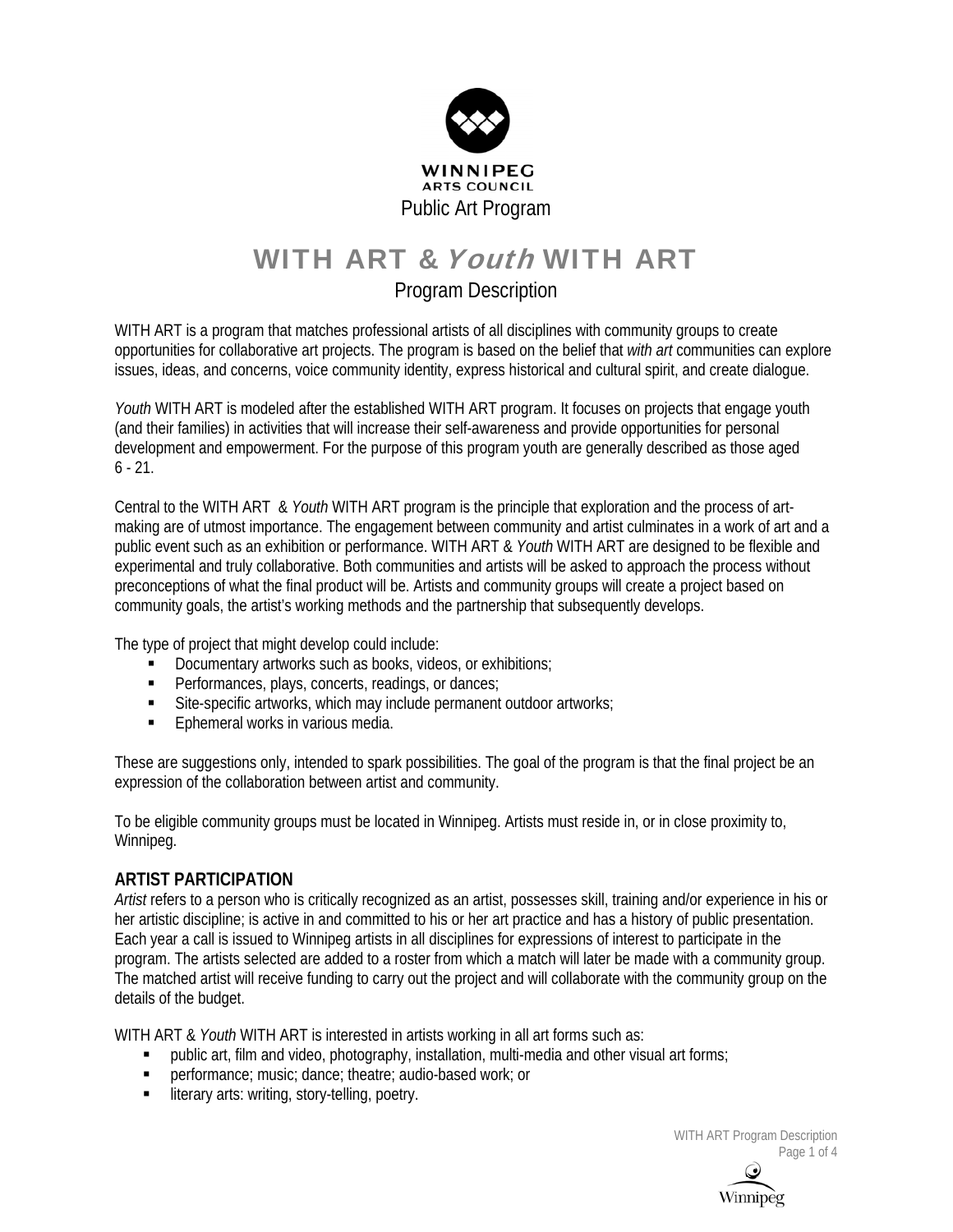Artists' expressions of interest will be reviewed on the basis of:

- Artistic excellence, quality of artwork and professional experience of the artist;
- Evidence of broad thinking, conceptual clarity and problem-solving capabilities;
- Ability and willingness of the artist to work collaboratively with community members on a shared goal;
- Experience with community-based art projects;
- Ability to work well with a wide range of people including community members, City staff, arts professionals, and professionals in other fields;
- An expressed desire to create artwork in a public realm;
- Experience working with youth (for *Youth* WITH ART projects).

Interdisciplinary and team approaches are welcome. **Artists should not apply with a specific project or community partner in mind.**

## **COMMUNITY INVOLVEMENT**

*Community* refers to a group of people brought together by any number of forces including geography, tradition, culture, lifestyle, common experience or spirit. Community groups must have a history of working together. Each year a call is issued to community groups wishing to work on a common goal, theme or idea through the art making process. The selected community group will work with the Winnipeg Arts Council to select an artist from the roster whose art practice they feel best suits their interests. When a final match is made, the artist will receive funding for the project but will collaborate with the community group on the budget details.

Community groups' applications will be reviewed on the basis of:

- Expression of a shared goal to explore through art, including but not limited to issues such as identity, social history, cultural expression, or the environment;
- A commitment to working collaboratively with an artist to explore these community issues;
- A willingness to enter the process without a predetermined idea about the outcome;
- The belief that the art-making process is unique and valid way to express community identity and concerns;
- **EXECOMMUNITY COMESS COMES 2018 COMMUNICE** COMMUNITY CONSIDENT And evidence of a history community cohesion and evidence of a history of working together as a group;
- A commitment of community time to work on the project;
- A commitment to and history of engaging youth (for *Youth* WITH ART projects).

Community groups must be situated within the City of Winnipeg. Communities may include groups that have a shared heritage, history, mission, identity or interest. Organizations that receive operating funding from the Winnipeg Arts Council or are fully funded agencies of the City of Winnipeg may not apply. Community groups should not apply with a specific project or artist in mind.

#### **COLLABORATION IS KEY**

The goal of WITH ART & *Youth* WITH ART is to match community groups with artists to work out a project together in a truly collaborative way. For this reason **community groups are asked to not have a specific project or endproduct in mind when applying** but rather an idea of themes or goals they wish to explore. Similarly, **artists should not apply with a specific community partner nor a specific project in mind**. Once an artist and community group are matched, they will develop a budget and implementation plan describing their goals for the project. The selected artist and community group will be required to enter into a Working Agreement, facilitated by WAC, that outlines the roles and responsibilities of all parties as well as rights of use and ownership.

\*WITH ART is not a grant program for communities or artists to receive funding for projects already underway.

#### **WORKING AGREEMENT**

The selected community group and artist are required to enter into a Working Agreement, facilitated by WAC and endorsed by the City of Winnipeg, that outlines the roles and responsibilities of all parties as well as rights of use and ownership.

> WITH ART Program Description Page 2 of 4

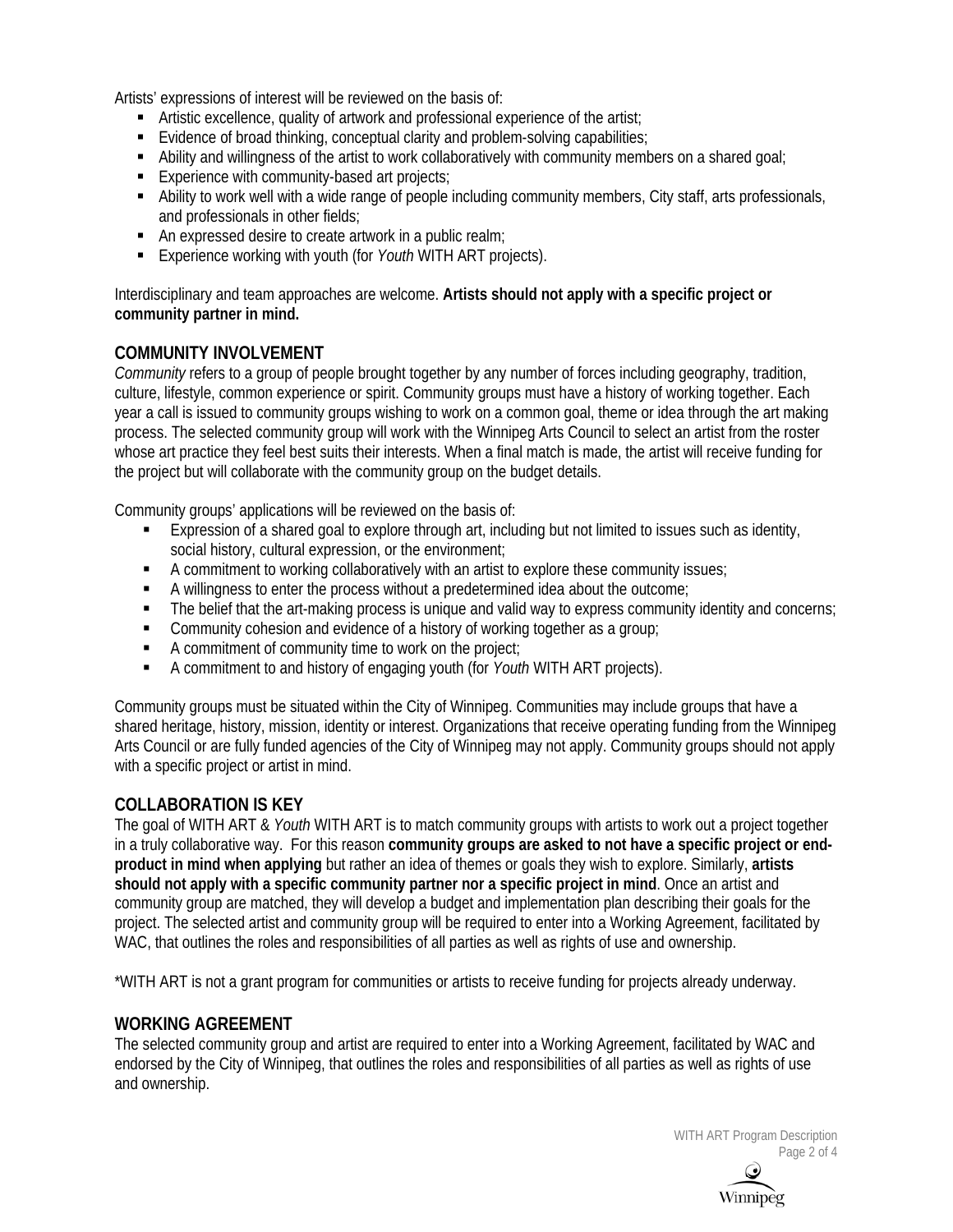#### **FINAL ARTWORK**

The final artwork will become the property of the City of Winnipeg but with broad allowances for use by the various parties. Copyright will remain with the artist and/or with both the artist and community group in a shared arrangement.

#### **SELECTION AND MATCHING PROCESS**

Artists apply to the program to become part of a roster. Final selections are based on a written proposal and the artist's support materials. Artists are considered on the basis of experience with community collaboration, a dedication to their art form and the ability to commit to the time required to carry out the process. Participation by an artist in a WITH ART or *Youth* WITH ART project will not be guaranteed until a match is made with a community group.

Community groups applying to the program are asked to submit a detailed letter of interest for review by a selection panel composed of people with experience in art and community development. Community groups are selected on the basis of community cohesion, a willingness to work in an open-ended way with an artist without a predetermined outcome or product, and the commitment of community time to support a collaborative creative process.

Selection of roster artists and participating community groups is made by a panel composed of people with experience in art and community development.

Facilitated by WAC staff, the participating community groups will review the artist roster and select a shortlist of artists whose art practice would be most compatible with their interests and goals. Following an interview process between the community groups and artists, a final match is made.

#### **BUDGET**

Artists or artist teams\* matched with a community group receive a planning fee of \$3000 in the initial stage of the project. The artist and community group work together during this period to formulate the kind of ideas they wish to explore, as well as develop a budget and implementation plan.

Funding of up to \$14,000 is made available to the artist to carry out the project, based on a payment schedule and approval by WAC of the budget and implementation plan. Community groups will not receive funding but the budget will be developed in collaboration between the artist and community group. The budget must include an artist fee for the implementation stage of the collaboration as well as cover all aspects of the project including but not limited to planning, community consultation, materials, insurance, and any other resources necessary to complete the project.

\*Artists working as a team must share the \$3000 planning fee.

#### **PROCESS OVERVIEW**

- 1. Call to artists is issued for expressions of interest.
- 2. Call to community groups to participate in program is issued.
- 3. Selection panel recommends artists to form roster.
- 4. Selection panel chooses community group(s) to participate.
- 5. Each selected community group, in collaboration with WAC, selects an artist to work with from the roster based on review of materials and interviews.
- 6. Matched artist enters into a contract with WAC and the City and into a Working Agreement with the Community Group, facilitated by WAC; artist receives first phase of project funding.
- 7. Artist and community group meet to develop ideas, plan and budget. Planning typically lasts about three months.
- 8. Budget and plan are approved by WAC and funding is released. Projects typically last about one year.
- 9. Artist and community work on project with regular reporting process to WAC.
- 10. Project culminates in a public event.

WITH ART Program Description Page 3 of 4